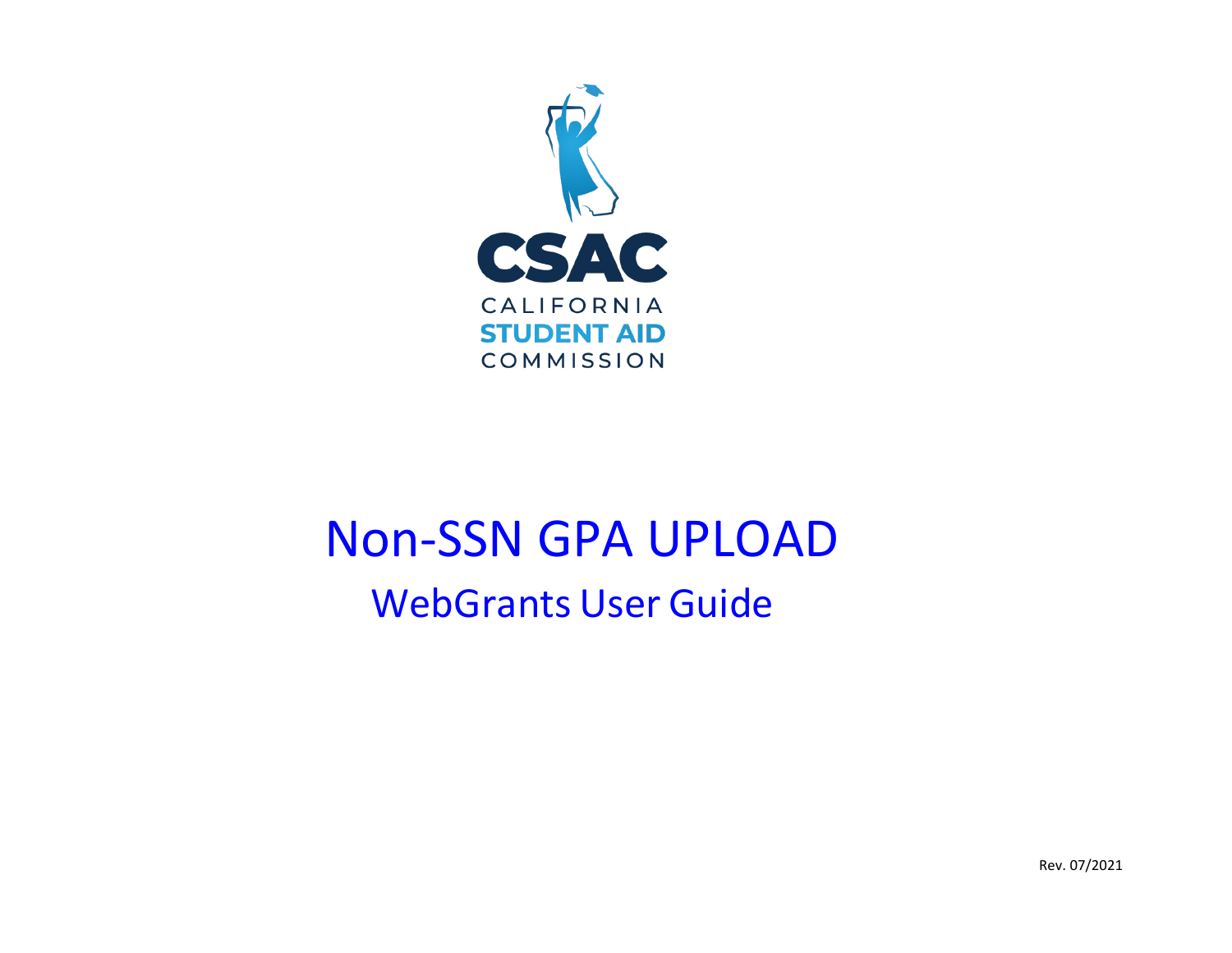## **Contents**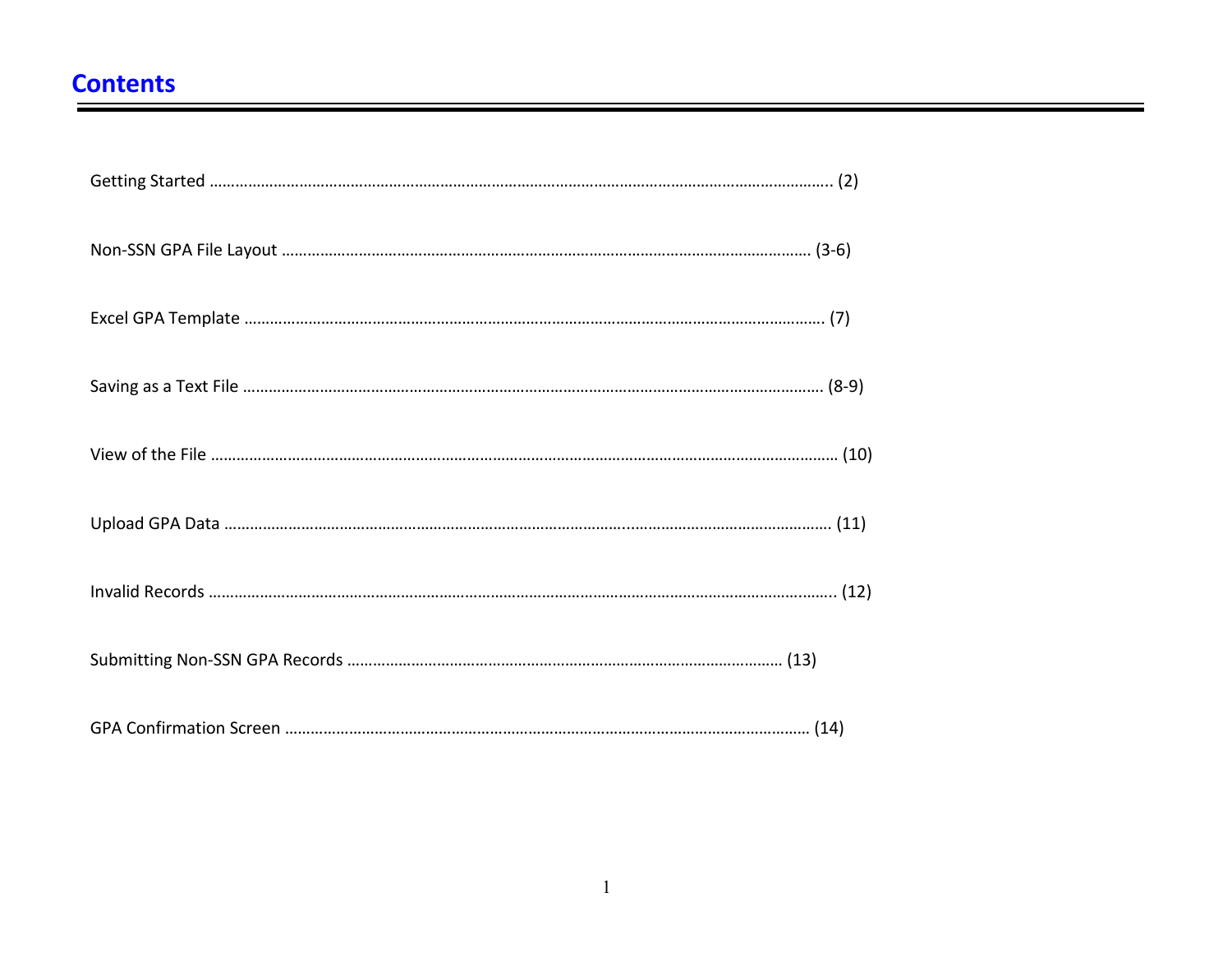#### **Purpose**

 uploading Grade Point Averages (GPA) using Non-SSN data elements. Non-SSN GPA submission is used primarily by high schools, but can also be used by colleges, The California Student Aid Commission (CSAC) accepts certified GPAs via WebGrants. This User Guide provides detailed instructions on the process of creating and if a student does not have an SSN or a Dream Act ID.

GPAs can be entered individually (single GPA) or uploaded in batches (multiple GPAs). A batch must be saved as a text file in order for it to be accepted by the WebGrants system.

There is a[n Excel GPA Template t](https://www.csac.ca.gov/sites/main/files/file-attachments/non-ssngpatemplate.xls?1508974763)hat can be used to build the text file. The template has enabled Macros, which are used to automatically input data into the spreadsheet. If you work with a Financial Aid Management System (FAMS) or Student Information System (SIS) that can create this text file, it is not necessary to use the template.

#### **File Specifications**

 The GPA File Layout displays the file specifications. The data to be uploaded is position and character specific. If the data does not follow the specifications, your file will be invalid and will not upload.

The following information will help define the fields of the file specifications.

**Column:** This identifies the column that corresponds to Field Name

 **Required Field:** This identifies where data MUST be provided. (Some data is optional.)

 **Field Name:** This is the field name as displayed on the Excel GPA Template.

 **Valid Content:** This column gives examples of the type of data that is accepted in each of the fields.

 **Start/End:** This provides a position listing of the records to be submitted. When the Excel GPA Template is used and saved as text file the position is saved via a macro.

**Length:** This is the required number of characters for each field (blank spaces included).

 **Justify Signed:** This clarifies justification for each field element.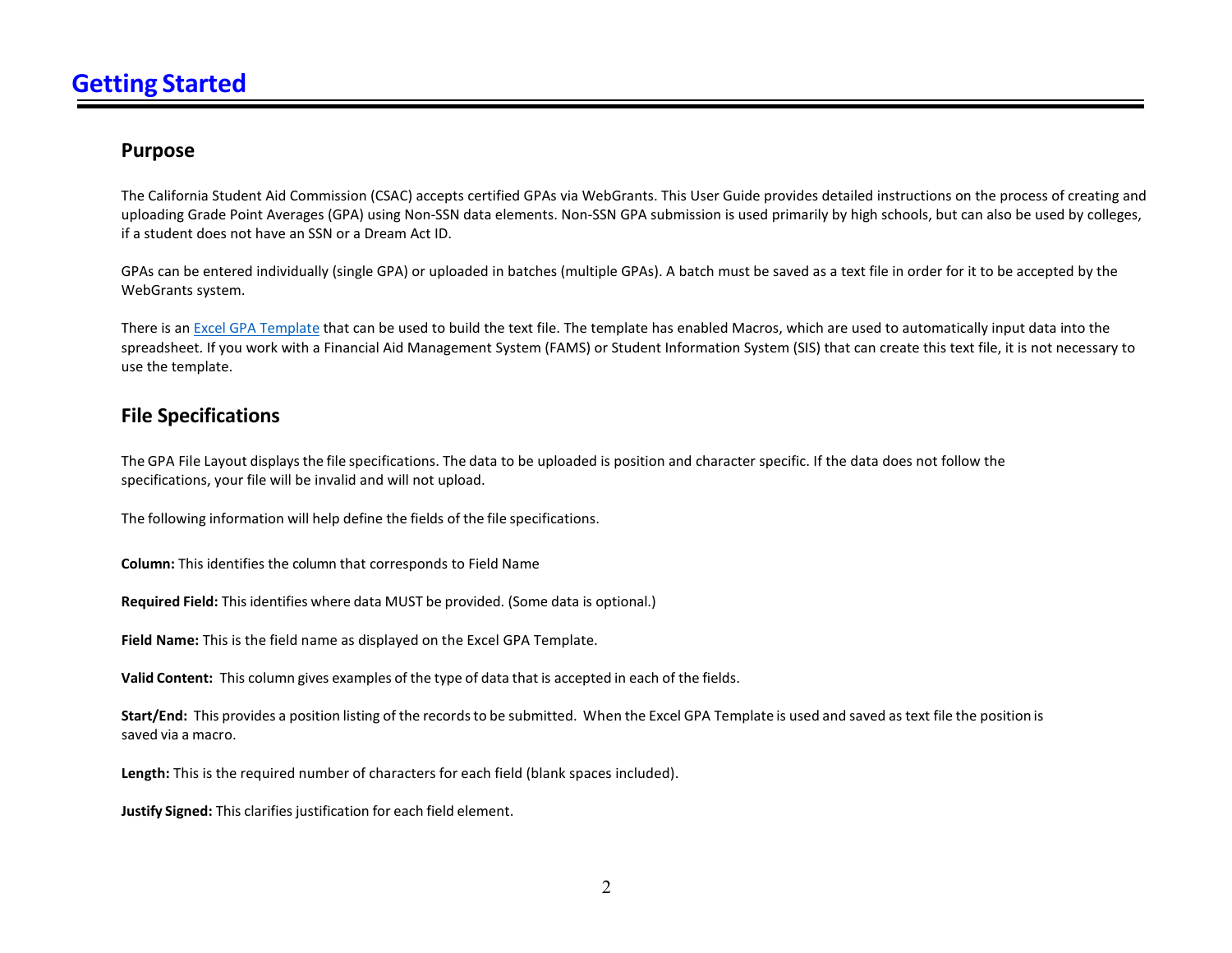|        | <b>Non-SSN GPA File Layout</b> |                                                                                                    |                                                                                                                                                                                                                                  |                |     |                |                          |  |  |  |  |
|--------|--------------------------------|----------------------------------------------------------------------------------------------------|----------------------------------------------------------------------------------------------------------------------------------------------------------------------------------------------------------------------------------|----------------|-----|----------------|--------------------------|--|--|--|--|
| Column | Required<br>Field?             | <b>Field Name</b>                                                                                  | <b>Acceptable Characters</b>                                                                                                                                                                                                     | <b>Start</b>   | End | Length         | Justify<br><b>Signed</b> |  |  |  |  |
| A      | <b>Yes</b>                     | Record_ID                                                                                          | Input NS1 for all records                                                                                                                                                                                                        | $\mathbf{1}$   | 3   | $\overline{3}$ | Left                     |  |  |  |  |
| B      | <b>Yes</b>                     | SCH_CMPS_CODE                                                                                      | 00000000 to 99999999<br>High School: College Board School Code + 00<br>College: OPE ID Number                                                                                                                                    | $\overline{4}$ | 11  | 8              | Right                    |  |  |  |  |
| C      | Yes                            | <b>Graduation Date (High School</b><br>Only)                                                       | YYYYMMDD<br>(i.e. 20210601)                                                                                                                                                                                                      | 12             | 19  | 8              | Left                     |  |  |  |  |
| D      | Yes                            | <b>Student GPA</b><br>(do not use decimal)                                                         | 001 to 400<br>(000 GPA will not be accepted)                                                                                                                                                                                     | 20             | 22  | 3              | Right                    |  |  |  |  |
| E      | <b>Yes</b>                     | High School or College GPA<br>Indicator<br>$\sim$ means blank space<br>H= High School<br>C=College | $H \sim \sim \sim \sim \sim \sim \sim$<br>$\sim$ $C \sim \sim \sim \sim \sim \sim$<br>$\sim$ $\sim$ $\sim$ $\sim$ $\sim$ $\sim$ $\sim$<br>DO NOT EDIT: In CSAC template this field will auto-populate when<br>Macros are enabled |                | 30  | 8              | Left                     |  |  |  |  |
| F      | Optional                       | Spring School Code                                                                                 | 00000000 to 99999999<br>High School: College Board School Code + 00<br>College: OPE ID Number                                                                                                                                    | 31             | 38  | 8              | Right                    |  |  |  |  |
| G      | Yes                            | <b>Student Date of Birth</b>                                                                       | YYYYMMDD<br>(i.e. 19990125)                                                                                                                                                                                                      | 39             | 46  | 8              | Left                     |  |  |  |  |
| H      | <b>Yes</b>                     | <b>Student's Last Name</b>                                                                         | 0 to 9; Uppercase A to Z; (space); . (period);<br>(apostrophe); - (hyphen)                                                                                                                                                       | 47             | 65  | 19             | Left                     |  |  |  |  |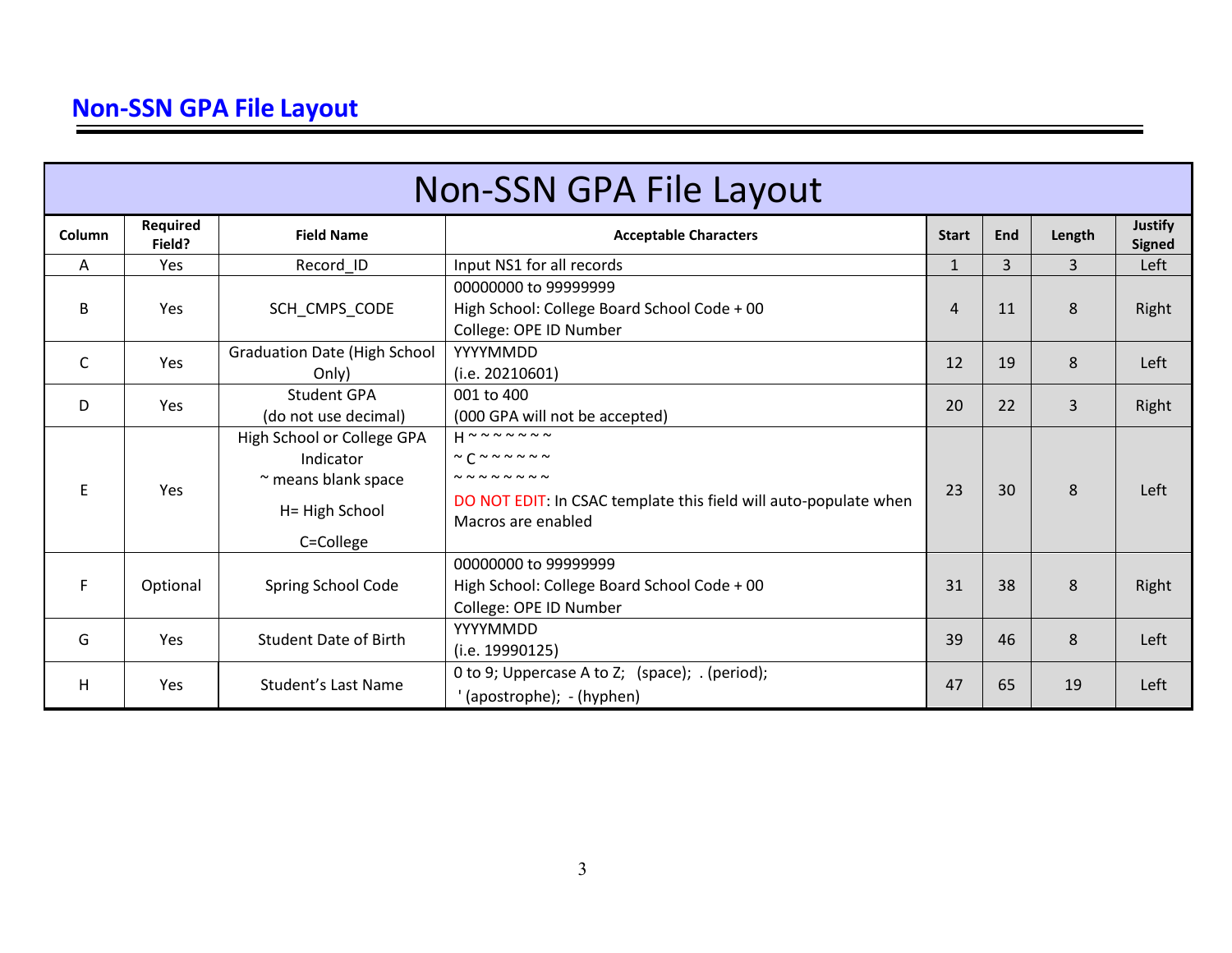|        | <b>Non-SSN GPA File Layout</b> |                               |                                                                                                                                                             |              |     |              |                                 |  |  |  |  |
|--------|--------------------------------|-------------------------------|-------------------------------------------------------------------------------------------------------------------------------------------------------------|--------------|-----|--------------|---------------------------------|--|--|--|--|
| Column | Required<br>Field?             | <b>Field Name</b>             | <b>Acceptable Characters</b>                                                                                                                                | <b>Start</b> | End | Length       | <b>Justify</b><br><b>Signed</b> |  |  |  |  |
|        | <b>Yes</b>                     | Student's First Name          | 0 to 9; Uppercase A to Z; (space); $\cdot$ (period); '(apostrophe); -<br>(hyphen)                                                                           | 66           | 77  | 12           | Left                            |  |  |  |  |
| J      | Optional                       | Middle Initial                | Uppercase A to Z                                                                                                                                            | 78           | 78  | $\mathbf{1}$ | Left                            |  |  |  |  |
| K      | Optional                       | Mother's Last Name            | 0 to 9; Uppercase A to Z; (space); . (period); '(apostrophe); -<br>(hyphen)                                                                                 | 79           | 97  | 19           | Left                            |  |  |  |  |
| L      | Optional                       | Father's Last Name            | 0 to 9; Uppercase A to Z; (space); . (period); '(apostrophe); -<br>(hyphen)                                                                                 | 98           | 116 | 19           | Left                            |  |  |  |  |
| M      | <b>Yes</b>                     | <b>Student Street Address</b> | 0 to 9; Uppercase A to Z; (space); . (period); '(apostrophe); -<br>(hyphen); , (comma); # (number); $\omega$ (at); % (percent); &<br>(ampersand); / (slash) | 117          | 151 | 35           | Left                            |  |  |  |  |
| N      | <b>Yes</b>                     | Student's City                | 0 to 9; Uppercase A to Z; (space); . (period); '(apostrophe); -<br>(hyphen); , (comma); # (number); $\omega$ (at); % (percent); &<br>(ampersand); / (slash) | 152          | 168 | 17           | Left                            |  |  |  |  |
| O      | <b>Yes</b>                     | Student's Zip Code            | 00000 to 99999                                                                                                                                              | 169          | 173 | 5            | Right                           |  |  |  |  |
| P      | Yes.                           | Student's Gender              | $M = Male$ ; F= Female                                                                                                                                      | 174          | 174 | $\mathbf{1}$ | Left                            |  |  |  |  |
| Q      | Optional                       | Parent's Phone Number         | 0000000000 to 9999999999                                                                                                                                    | 175          | 184 | 10           | Right                           |  |  |  |  |
| R.     | Optional                       | <b>Student's Phone Number</b> | 0000000000 to 9999999999                                                                                                                                    | 185          | 194 | 10           | Right                           |  |  |  |  |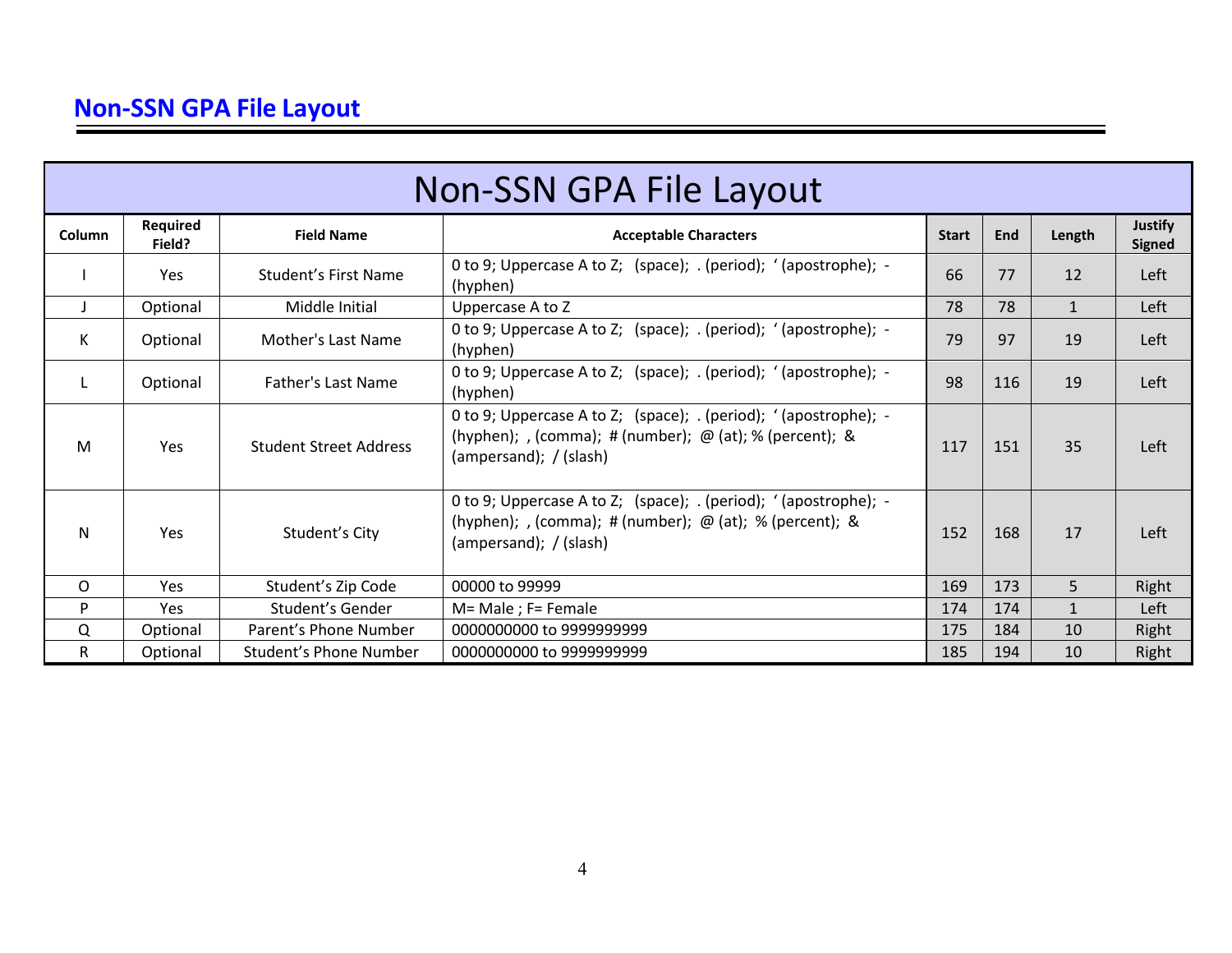|        | <b>Non-SSN GPA File Layout</b> |                                |                                                                                                                    |              |     |        |                          |  |  |  |  |
|--------|--------------------------------|--------------------------------|--------------------------------------------------------------------------------------------------------------------|--------------|-----|--------|--------------------------|--|--|--|--|
| Column | Required<br>Field?             | <b>Field Name</b>              | <b>Acceptable Characters</b>                                                                                       | <b>Start</b> | End | Length | <b>Justify</b><br>Signed |  |  |  |  |
|        |                                |                                | One @ (at-sign)                                                                                                    |              |     |        |                          |  |  |  |  |
|        |                                |                                | Before @:                                                                                                          |              |     |        |                          |  |  |  |  |
|        |                                |                                | • at least one valid character                                                                                     |              |     |        |                          |  |  |  |  |
|        |                                |                                | • all characters in the range of ASCII 33-126, except for the<br>following 12 characters <> () [] \,; : " $\omega$ |              |     |        |                          |  |  |  |  |
|        | Optional                       | <b>Student's Email Address</b> | • period cannot be first, last or adjacent to another period                                                       | 195          | 244 | 50     | Left                     |  |  |  |  |
|        |                                |                                | After @:                                                                                                           |              |     |        |                          |  |  |  |  |
|        |                                |                                | • at least one valid character                                                                                     |              |     |        |                          |  |  |  |  |
|        |                                |                                | • only letters, digits, hyphen, underscore, and period                                                             |              |     |        |                          |  |  |  |  |
|        |                                |                                | • hyphen, underscore, and period cannot be first, or                                                               |              |     |        |                          |  |  |  |  |
|        |                                |                                | adjacent to a period                                                                                               |              |     |        |                          |  |  |  |  |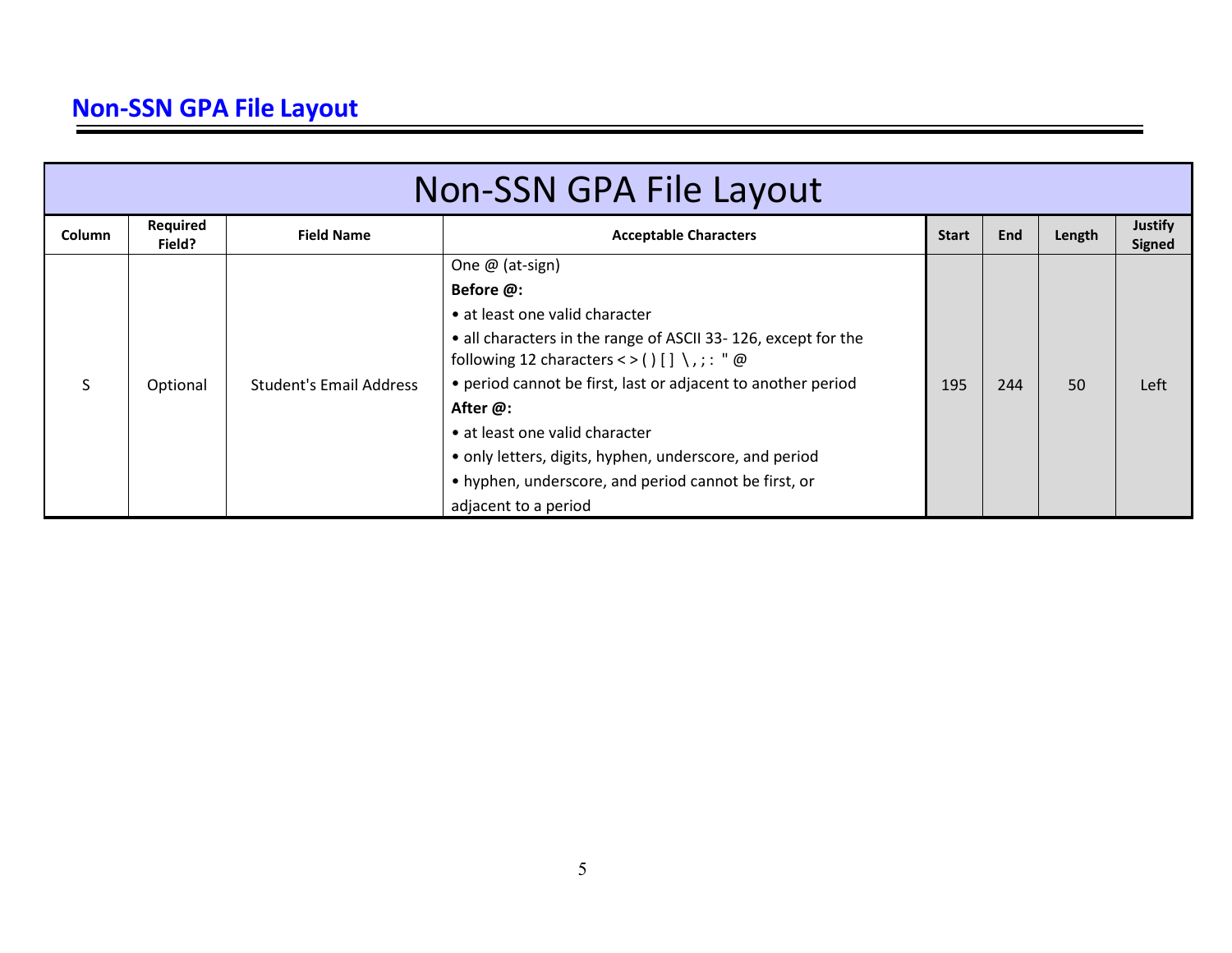|        | <b>Non-SSN GPA File Layout</b> |                                                 |                                                                                                                                                                                                                                                                                                                                                                                                                                               |              |     |        |                                 |  |  |  |  |
|--------|--------------------------------|-------------------------------------------------|-----------------------------------------------------------------------------------------------------------------------------------------------------------------------------------------------------------------------------------------------------------------------------------------------------------------------------------------------------------------------------------------------------------------------------------------------|--------------|-----|--------|---------------------------------|--|--|--|--|
| Column | Required<br>Field?             | <b>Field Name</b>                               | <b>Acceptable Characters</b>                                                                                                                                                                                                                                                                                                                                                                                                                  | <b>Start</b> | End | Length | <b>Justify</b><br><b>Signed</b> |  |  |  |  |
|        | Optional                       | <b>Parent's Email Address</b>                   | One @ (at-sign)<br>Before @:<br>• at least one valid character<br>• all characters in the range of ASCII 33-126, except for<br>the following 12 characters < > () [] \,; : " $\omega$<br>• period cannot be first, last or adjacent to another period<br>After @:<br>• at least one valid character<br>• only letters, digits, hyphen, underscore, and period<br>• hyphen, underscore, and period cannot be first, or<br>adjacent to a period | 245          | 294 | 50     | Left                            |  |  |  |  |
| U      | Optional                       | <b>Student's Dream Act ID</b><br>or leave blank | 00100001 to 000999999                                                                                                                                                                                                                                                                                                                                                                                                                         | 295          | 303 | 9      | Right                           |  |  |  |  |
| $\vee$ | <b>Yes</b>                     | Required data element                           | $:\tilde{\cdot}$<br>DO NOT EDIT: When using CSAC template this<br>field will auto-populate when Macros is enabled                                                                                                                                                                                                                                                                                                                             | 304          | 306 | 3      | Left                            |  |  |  |  |
| W      | Optional                       | <b>School Student ID</b>                        | 0 to 9; Uppercase A to Z; (space); . (period); '(apostrophe); -<br>(hyphen)                                                                                                                                                                                                                                                                                                                                                                   | 307          | 326 | 20     | Left                            |  |  |  |  |
| X      | Yes                            | <b>State Student Identification</b><br>Number   | 0000000000 to 9999999999                                                                                                                                                                                                                                                                                                                                                                                                                      | 327          | 336 | 10     | Right                           |  |  |  |  |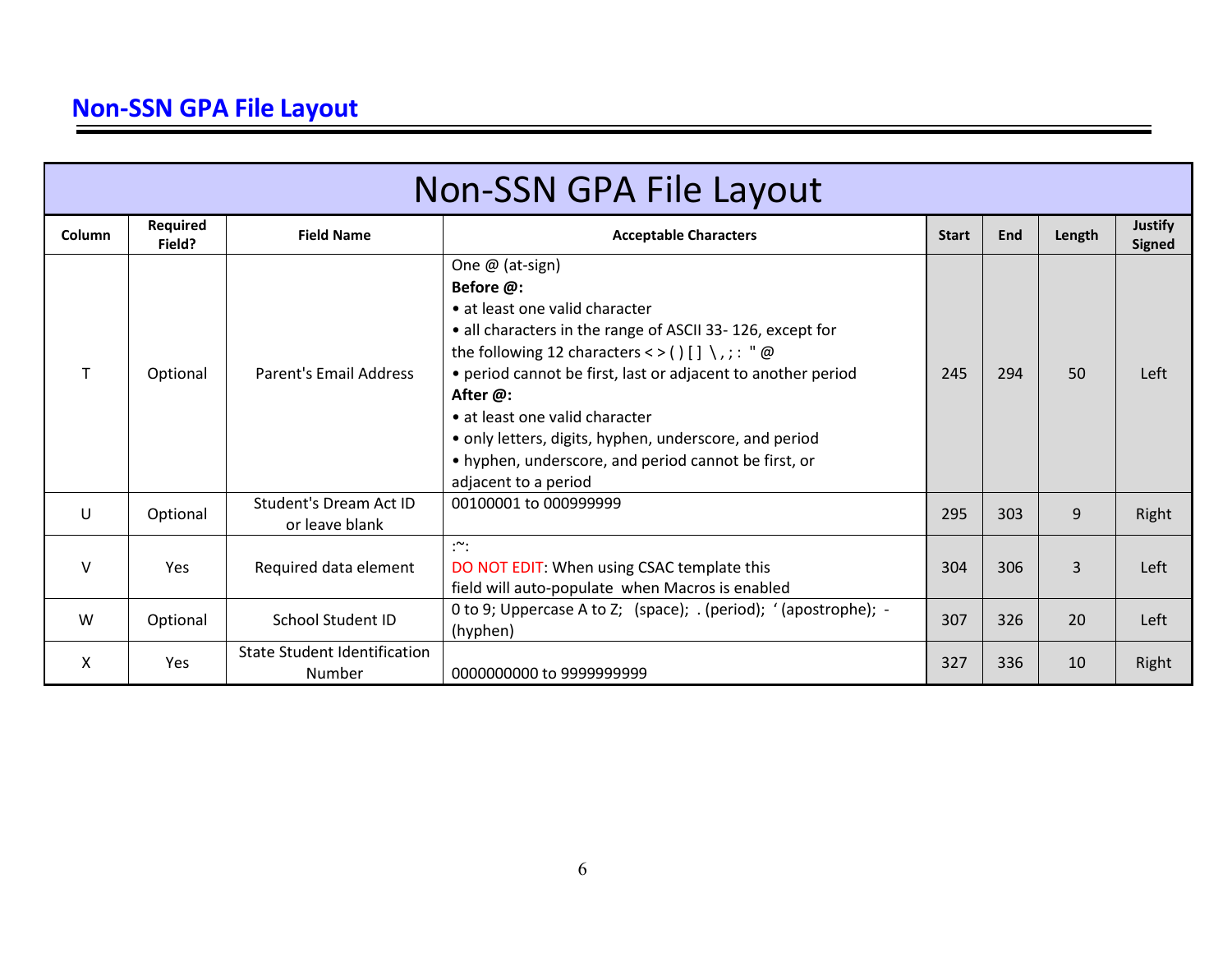#### **Excel GPA Template**

 The Excel GPA Template is used to gather your student data onto one spreadsheet. It is located in the *Tools* link on the WebGrants main page. Right click on the Excel GPA Template, select the "Save Link As" or "Save Target As" option to save the template to your computer. You can also find the template by clicking **HERE** 

#### Preparing the Template

When the template is initially opened from your computer, a yellow **PROTECTED VIEW** notification will pop-up. Click the Enable Editing box.

|            |                       |        |                                      |              |                              |         |                  |                   | PROTECTED VIEW Be careful—files from the Internet can contain viruses. Unless you need to edit, it's safer to stay in Protected View. | Enable Editing |             |
|------------|-----------------------|--------|--------------------------------------|--------------|------------------------------|---------|------------------|-------------------|---------------------------------------------------------------------------------------------------------------------------------------|----------------|-------------|
| $\vert$ A2 |                       |        | $\mathbf{r}$ = $\times \check{ }$ fx |              |                              |         |                  |                   |                                                                                                                                       |                |             |
|            |                       | в      | С                                    | $\mathbf{D}$ |                              | G       |                  |                   |                                                                                                                                       |                |             |
|            |                       | School | Graduation                           |              | <b>Spring</b>                | Date of | Student's        | Student's         | Student's                                                                                                                             | Mother's Last  | Father's    |
|            | <b>Record ID Code</b> |        | Date                                 |              | <b>GPA School Code Birth</b> |         | <b>Last Name</b> | <b>First Name</b> | <b>Middle Initial Name</b>                                                                                                            |                | <b>Name</b> |
|            |                       |        |                                      |              |                              |         |                  |                   |                                                                                                                                       |                |             |
|            |                       |        |                                      |              |                              |         |                  |                   |                                                                                                                                       |                |             |

 Next, a yellow **SECURITY WARNING** will pop-up. Click the Enable Content box. When the purple Macros box appears, click on the close button . The to enter student data onto the template and save your work periodically. template is now ready for you to input your student data. At this point, it is a good idea to rename your template and save it for your reference. Proceed

| 47<br>C <sub>6</sub><br>R<br>D<br>G<br>Graduation<br><b>School</b><br>Date of<br><b>Spring</b><br><b>Record ID Code</b><br><b>GPA School Code</b><br><b>Birth</b><br>Date<br>o | Enable Content<br>SECURITY WARNING Macros have been disabled. |  |  |  |  |  |  |  |  |  |
|--------------------------------------------------------------------------------------------------------------------------------------------------------------------------------|---------------------------------------------------------------|--|--|--|--|--|--|--|--|--|
|                                                                                                                                                                                |                                                               |  |  |  |  |  |  |  |  |  |
|                                                                                                                                                                                |                                                               |  |  |  |  |  |  |  |  |  |
|                                                                                                                                                                                |                                                               |  |  |  |  |  |  |  |  |  |
|                                                                                                                                                                                |                                                               |  |  |  |  |  |  |  |  |  |
|                                                                                                                                                                                |                                                               |  |  |  |  |  |  |  |  |  |
|                                                                                                                                                                                |                                                               |  |  |  |  |  |  |  |  |  |

| NonSSN GPA Template - updated August 2014<br>Save As Text File   Copy XLS File<br>Get Files |              |
|---------------------------------------------------------------------------------------------|--------------|
| <b>Send Files</b><br>Click down arrow to select GPA file<br><b>F</b> Preview Sheet          | File<br>Save |
| $\overline{2}$<br><b>C</b> Show Opening Screen<br>Exit                                      | Cancel       |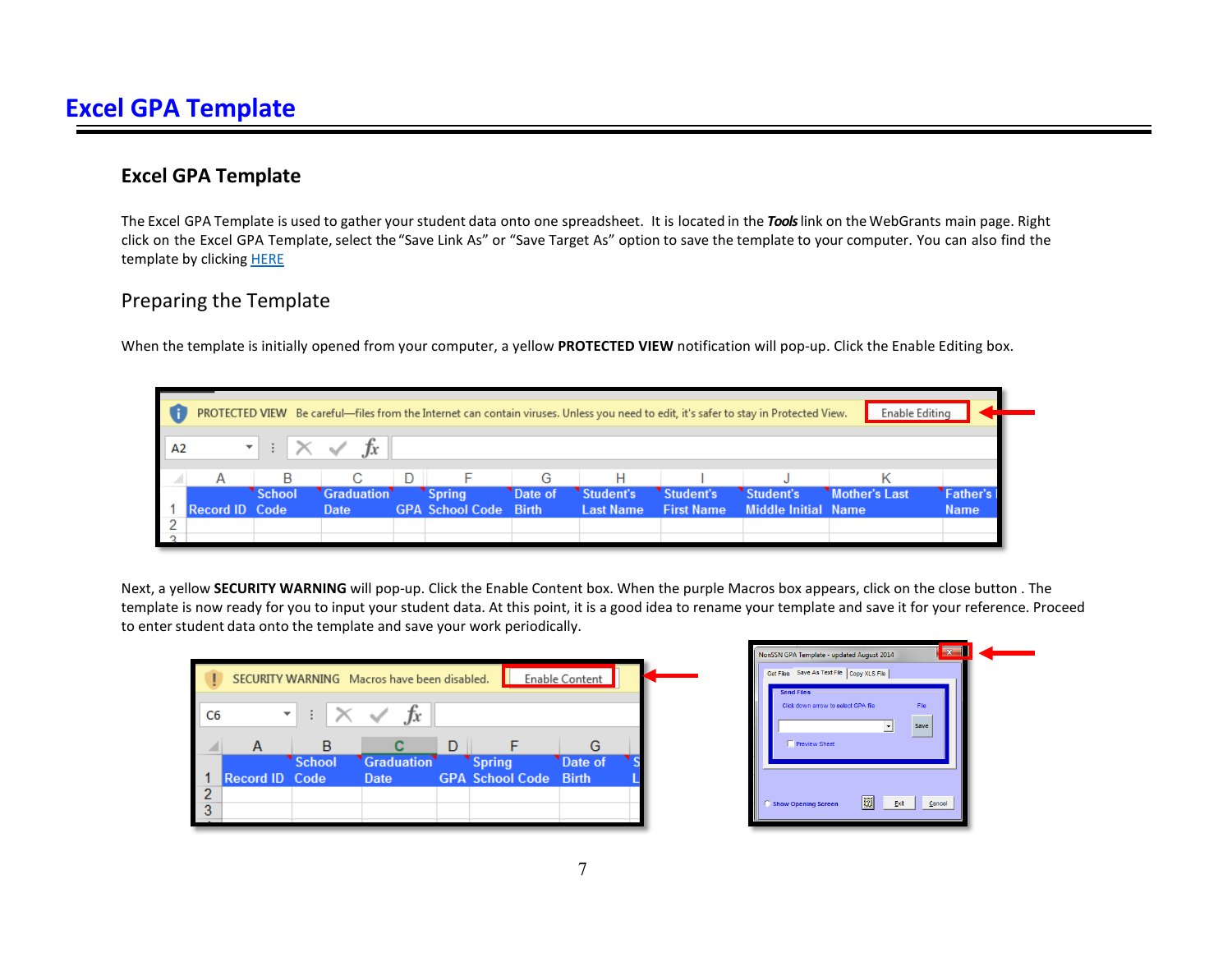The following process will allow the user to save the excel template as a text file (txt.).

**IMPORTANT:** Before you save your excel template as a text file, validate the data is accurate for each student, paying close attention to the 2 most common errors we see:

- **GPA:** check that GPAs are calculated correctly. Refer to th[e high school](https://www.csac.ca.gov/post/high-school-gpa-calculation) o[r college c](https://www.csac.ca.gov/post/college-gpa-calculation)alculation instructions.
- **High School Graduation Date:** check that high school graduation date is correct (month and year).

After inputting all your student data:

- 1. Click the *View* tab to access the Macros menu.
- 2. Click the *Macros* button to bring up the Macros window.

| File                                                    | Home           | Insert                        | Page Layout          |            | Formulas<br>Data                                                | Review                             | Help<br>View                                           | Acrobat           |                                                    |                      |                                                                                 |                                                                                             | <b>∂ Share</b>                                 | <b>De</b> mr |
|---------------------------------------------------------|----------------|-------------------------------|----------------------|------------|-----------------------------------------------------------------|------------------------------------|--------------------------------------------------------|-------------------|----------------------------------------------------|----------------------|---------------------------------------------------------------------------------|---------------------------------------------------------------------------------------------|------------------------------------------------|--------------|
| Default                                                 |                | 日 Keep © Exit © New 三 Options |                      |            | 田<br>圃<br>Normal Page Break Page Custom<br>Preview Layout Views | īE<br>$\vee$ Ruler                 | $\vee$ Formula Bar<br>$\vee$ Gridlines $\vee$ Headings |                   | $\exists \alpha$<br>Zoom 100% Zoom to<br>Selection | New<br>All<br>Window | $\Box$ Split<br>ř.<br>$\Box$ Hide<br>Arrange Freeze<br>$Panes \sim \Box$ Unhide | <b>DD</b> View Side by Side<br>[D] Synchronous Scrolling<br><b>PP</b> Reset Window Position | $\mathbb{C}$<br>Switch<br>Windows ~            | 鼀<br>Macros  |
|                                                         |                | Sheet View                    |                      |            | Workbook Views                                                  |                                    | Show                                                   |                   | Zoom                                               |                      |                                                                                 | Window                                                                                      |                                                | Macros       |
| A19                                                     | v.             | ÷.<br>$\times$                | fx<br>$\checkmark$   | NS1        |                                                                 |                                    |                                                        |                   |                                                    |                      |                                                                                 |                                                                                             |                                                |              |
|                                                         | A              | B                             | С                    | D          | E.                                                              | F                                  | G                                                      | H                 |                                                    |                      | Κ                                                                               |                                                                                             | М                                              |              |
|                                                         |                | <b>School</b>                 | Graduation           |            |                                                                 | <b>Spring</b>                      | Date of                                                | Student's         | <b>Student's</b>                                   | Student's            | <b>Mother's Last</b>                                                            | <b>Father's Last</b>                                                                        |                                                |              |
|                                                         | Record ID Code |                               | <b>Date</b>          |            |                                                                 | <b>GPA Leave Blank School Code</b> | <b>Birth</b>                                           | <b>Last Name</b>  | <b>First Name</b>                                  |                      | Middle Initial Name (Optional)                                                  | <b>Name (Optional)</b>                                                                      | <b>Student Address</b>                         |              |
| $\overline{c}$<br>NS <sub>1</sub>                       |                | 99999999                      | 20220610             | 199        |                                                                 | 99999999                           | 20031220                                               | Simpson           | Bart                                               |                      |                                                                                 |                                                                                             | 742 Evergreen Terrace                          |              |
| 3<br>NS <sub>1</sub>                                    |                | 99999999<br>99999999          | 20220610             | 250<br>150 |                                                                 | 99999999<br>99999999               | 20031004<br>20040408                                   | Van Houten        | <b>Milhouse</b>                                    |                      |                                                                                 |                                                                                             | 735 Evergreen Terrace                          |              |
| NS <sub>1</sub><br>4<br>5<br>NS <sub>1</sub>            |                | 99999999                      | 20220610<br>20220610 | 166        |                                                                 | 99999999                           | 20041008                                               | Muntz             | Nelson<br>Ralph                                    |                      |                                                                                 |                                                                                             | 555 Broadway                                   |              |
| 6<br>NS <sub>1</sub>                                    |                | 99999999                      | 20220610             | 275        |                                                                 | 299999999                          | 20040702                                               | Wiggum<br>Taylor  | Allison                                            |                      |                                                                                 |                                                                                             | 732 Evergreen Terrace<br>3856 River Rock Way   |              |
|                                                         |                |                               |                      |            |                                                                 |                                    |                                                        |                   |                                                    |                      |                                                                                 |                                                                                             |                                                |              |
|                                                         |                |                               |                      |            |                                                                 |                                    |                                                        |                   |                                                    |                      |                                                                                 |                                                                                             |                                                |              |
| $\mathbf{7}$<br>NS <sub>1</sub><br>NS <sub>1</sub><br>8 |                | 99999999<br>99999999          | 20220610<br>20220610 | 400<br>400 |                                                                 | 299999999<br>99999999              | 20030117<br>20030413                                   | Prince<br>Simpson | Martin<br>Lisa                                     |                      |                                                                                 |                                                                                             | 750 Evergreen Terrace<br>742 Evergreen Terrace |              |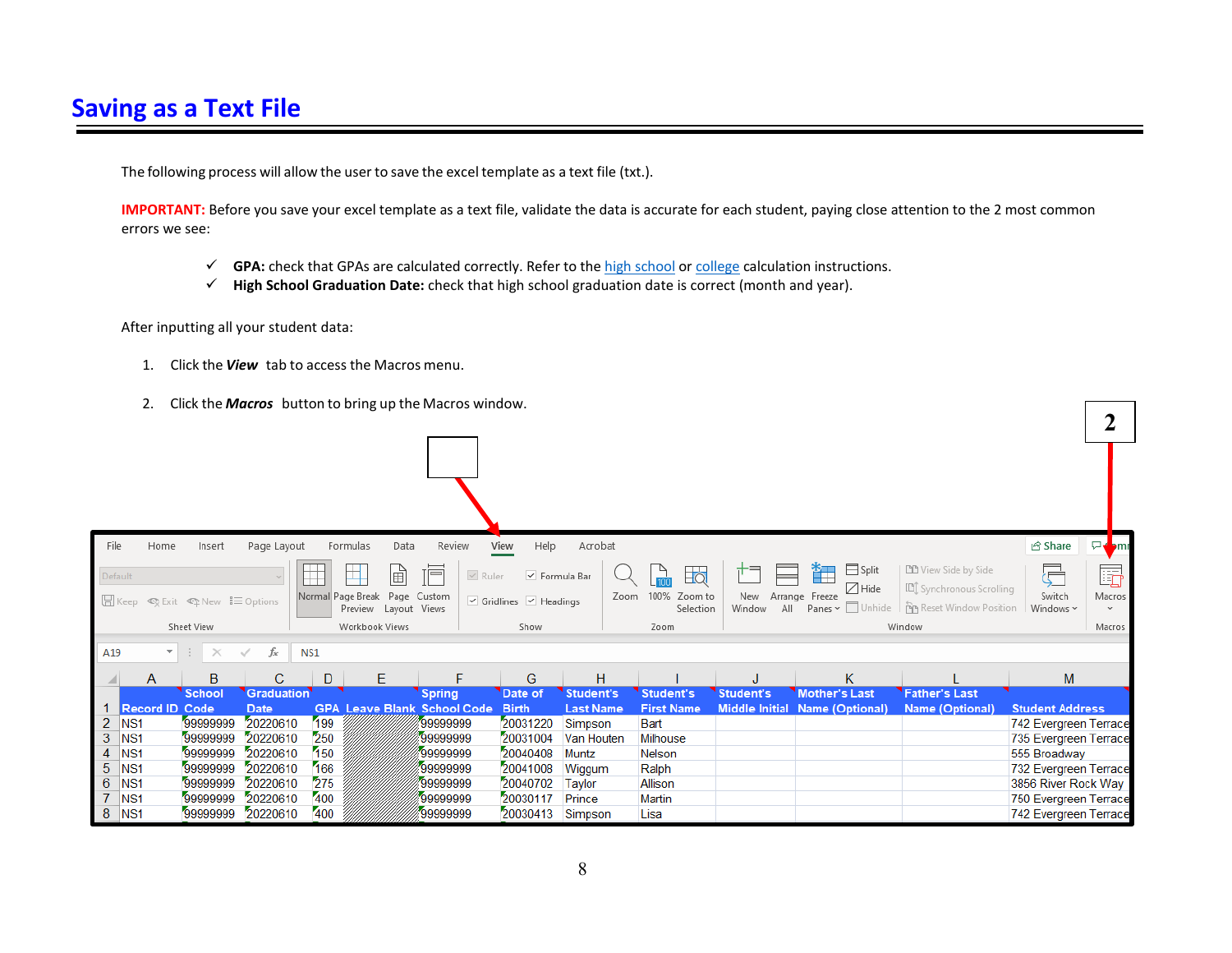## Saving as a Text File

- 3. In the Macro window, scroll down and select *Start Data Tools,* then click the *Run* button.
- 4. A purple pop-up box will appear, click the "*Save as Text File*" tab. Next, select your GPA file from the drop down menu and click the *Save*  button (if you haven't named your spreadsheet it will be the *BlankDataEntry* file). Then, select the location where you would like your text file to be saved.

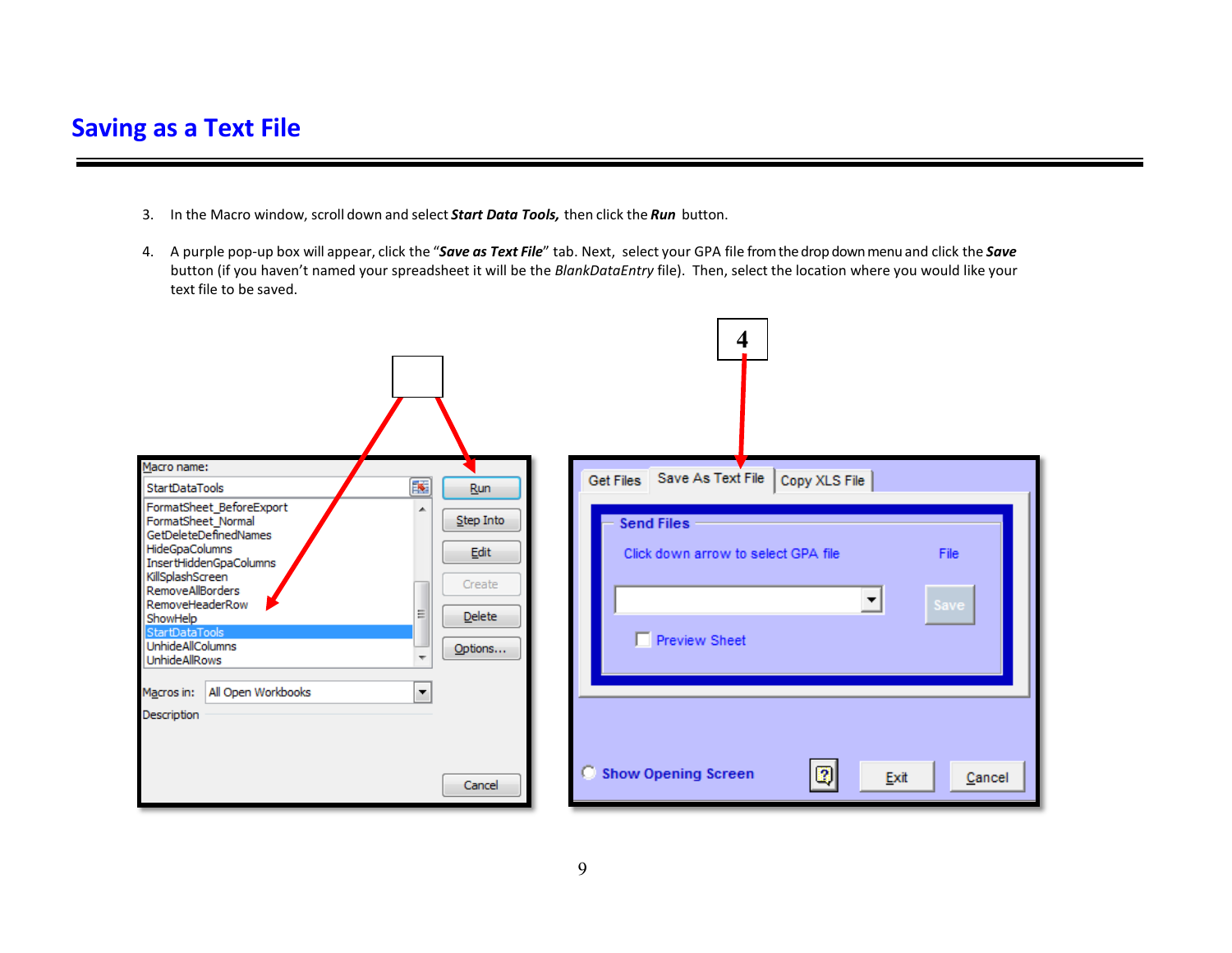#### GPA Text File

The text document below is an example of the Excel template after it has been saved as a text file.

| Test_File_NonSSN_GPA - Notepad |                             |                |                              | 口           |
|--------------------------------|-----------------------------|----------------|------------------------------|-------------|
| File Edit<br>Format View Help  |                             |                |                              |             |
| NS19999999920220610199H        | 9999999920031220SIMPSON     | <b>BART</b>    | 742 EVERGREEN TERRACE        | SPRINGFIELD |
| NS19999999920220610250H        | 9999999920031004VAN HOUTEN  | MILHOUSE       | <b>735 EVERGREEN TERRACE</b> | SPRINGFIELD |
| NS19999999920220610150H        | 9999999920040408MUNTZ       | <b>NELSON</b>  | 555 BROADWAY                 | SPRINGFIELD |
| NS19999999920220610166H        | 9999999920041008WIGGUM      | <b>RALPH</b>   | <b>732 EVERGREEN TERRACE</b> | SPRINGFIELD |
| NS19999999920220610275H        | 9999999920040702TAYLOR      | ALLISON        | 3856 RIVER ROCK WAY          | SPRINGFIELD |
| NS19999999920220610400H        | 9999999920030117PRINCE      | MARTIN         | <b>750 EVERGREEN TERRACE</b> | SPRINGFIELD |
| NS19999999920220610400H        | 9999999920030413SIMPSON     | LISA           | 742 EVERGREEN TERRACE        | SPRINGFIELD |
| NS19999999920220610190H        | 9999999920040819ZZYZWICZ    | <b>KEARNEY</b> | 685 ISOTOPE WAY              | SPRINGFIELD |
| NS19999999920220610247H        | 9999999920030909BORTON      | WENDELL        | 5420 MAIN STREET             | SPRINGFIELD |
| NS19999999920220610000H        | 9999999920041117JONES       | JIMBO          | 700 ISOTOPE WAY              | SPRINGFIELD |
| NS19999999920220610300H        | 9999999920030214ZORKER      | <b>UTER</b>    | 322 OUINBY COURT             | SPRINGFIELD |
| NS19999999920220610367H        | 9999999920030302POWELL      | <b>JANEY</b>   | 435 PINE STREET              | SPRINGFIELD |
| NS19999999920220610317H        | 9999999920040722MACKLEBERRY | <b>TERRI</b>   | 730 EVERGREEN TERRACE        | SPRINGFIELD |
| NS19999999920220610299H        | 9999999912252003LOVEJOY     | <b>JESSICA</b> | <b>320 CHURCH STREET</b>     | SPRINGFIELD |
| NS19999999920220610325H        | 9999999920030404ALGER       | LANGDON        | 220 SILVERSTONE DRIVE        | SPRINGFIELD |
| NS19999999920220610340H        | 9999999920040526FLANDERS    | <b>ROD</b>     | 744 EVERGREEN TERRACE        | SPRINGFIELD |
| NS19999999920220610340H        | 9999999920040526FLANDERS    | <b>TODD</b>    | 744 EVERGREEN TERRACE        | SPRINGFIELD |
| NS19999999920220610385H        | 9999999920040916CLARK       | LEWIS          | 940 FOG WILLOW COURT         | SPRINGFIELD |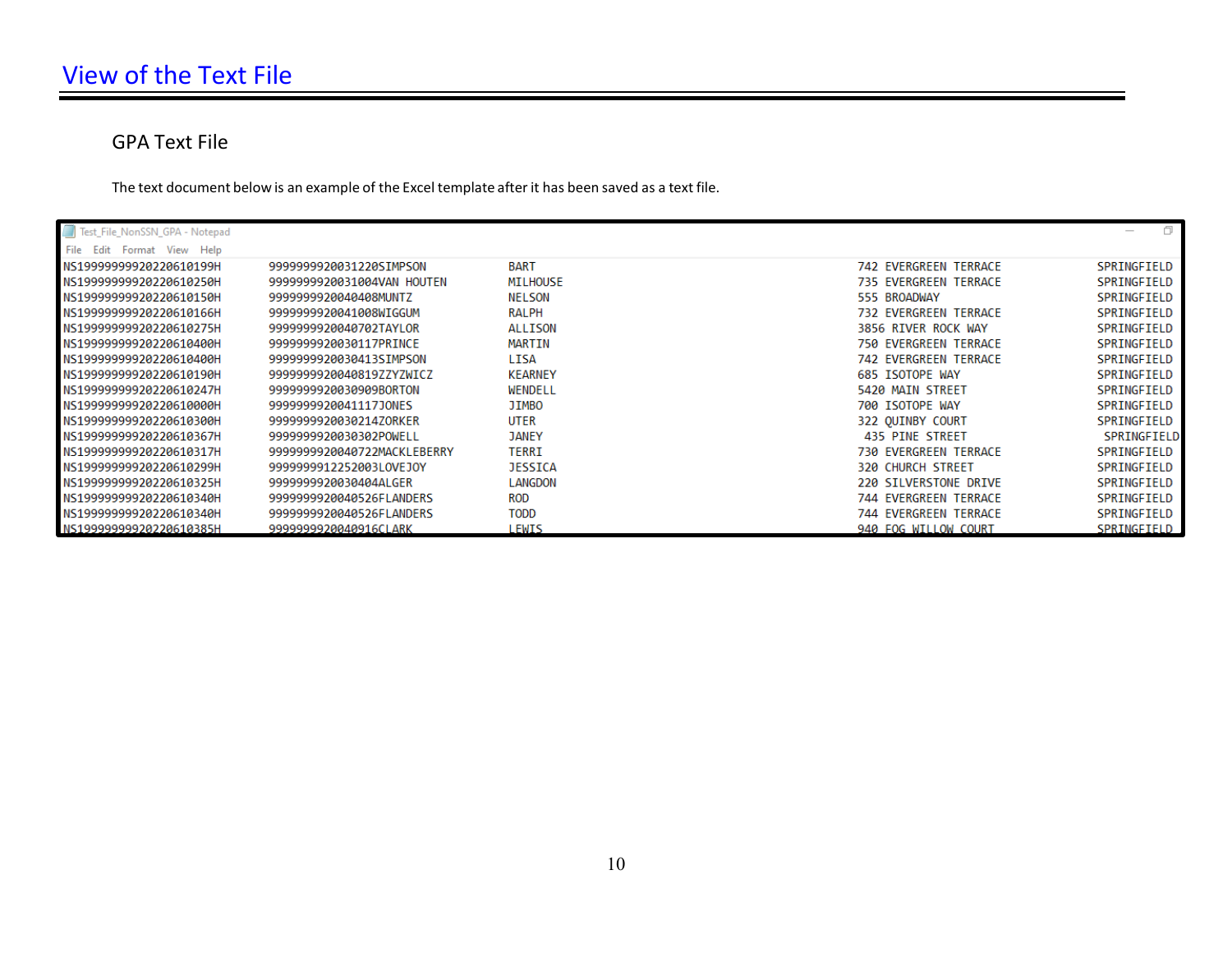#### **Uploading GPA data to the Commission**

 Uploading GPAs is a process schools use to transmit specifically formatted text files containing student GPA data to CSAC for batch processing. After logging into WebGrants:

1. Under the icon titled "Cal Grant," click on *Non-SSN GPA* 



2. Click on *Upload Non SSN GPAs* 



3. Browse for your Non-SSN GPA file, select your file, select the appropriate bubble for GPA Type (i.e. High School GPAs, College GPAs etc.) and click on *Begin Upload***.** A dialog box will pop up, click OK to continue uploading your GPAs.

 $\begin{array}{c} \hline \end{array}$ 

| <b>Select File</b>           |                                                                                                                     |               |                                                                                   |
|------------------------------|---------------------------------------------------------------------------------------------------------------------|---------------|-----------------------------------------------------------------------------------|
| File*                        | Test_File_NonSSN_GPA.txt                                                                                            | <b>Browse</b> | $\Box$ Confirmation                                                               |
| Academic Year*<br>GPA Type * | 2022 - 2023(E1)<br>$\checkmark$<br>◉ High School GPAs ○ College GPAs ○ Community College GPAs ○ Re-established GPAs |               | The NON-SSN GPA file you selected will be uploaded. Do you wish to continue?<br>ш |
|                              | <b>Begin Upload</b>                                                                                                 |               | $\overline{\phantom{a}}$ ok<br>Cancel                                             |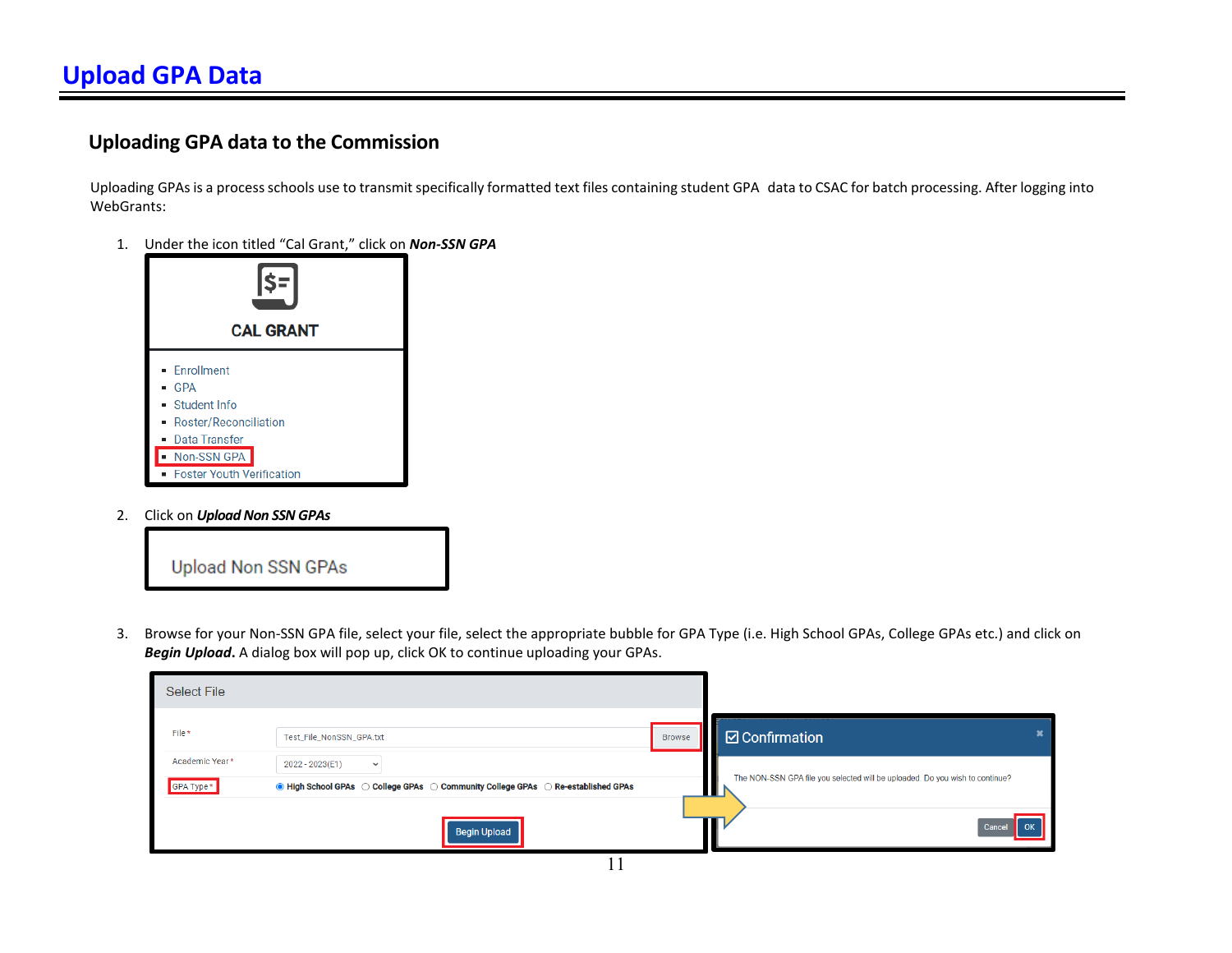**ATTENTION!** Non-SSN GPAs have not been uploaded yet. Please read below.

**Check for Invalid Records:** The "Review Records" section will be displayed after clicking the Begin Upload button. Are there any invalid records?

 **Invalid Records: If there is at least 1 invalid record, you will be unable to submit any of your GPAs – the** *Submit Records* **button (to submit your GPAs), will not be displayed until all records are valid.** Although the example below shows 15 Valid Records, 3 of the records are Invalid and thus, none of the GPAs will be uploaded until all records are valid.

| <b>Review Records</b> |                          |                        |    |
|-----------------------|--------------------------|------------------------|----|
| File Name             | Test_File_NonSSN_GPA.txt | <b>Total Records</b>   | 18 |
| File Size             | 6085                     | <b>Valid Records</b>   | 15 |
| File Type             | text/plain               | <b>Invalid Records</b> |    |
|                       | 0000                     |                        |    |

**Why are records Invalid?** For a number of reasons, but usually due to data not meeting the Non-SSN GPA file specifications. Invalid Records are listed along with the Reject Reason. The Reject Reason will allow you to identify what data elements need to be corrected. Corrections must be made on your GPA text file or Excel GPA Template. If corrections are made on the Excel GPA Template, it must be resaved as a new text file in the same location. After the corrections are made, re-attempt your upload until all records are valid. The "Submit Records" button will only display once all records are valid – click on the Submit Records button to submit your GPAs.

| <b>Invalid Records</b> |                     |                  |            |            |                         |  |  |
|------------------------|---------------------|------------------|------------|------------|-------------------------|--|--|
| Rec #                  | <b>Student Name</b> | <b>Grad Date</b> | <b>DOB</b> | <b>GPA</b> | <b>Reject Reason</b>    |  |  |
| 4                      | RALPH, WIGGUM       | 2022/06/10       | 1008/20/04 | 1.66       | <b>Invalid DOB</b>      |  |  |
| 10                     | JIMBO, JONES        | 2022/06/10       | 2004/11/17 | 0.00       | <b>Invalid GPA</b>      |  |  |
| 12                     |                     |                  |            |            | Incorrect record length |  |  |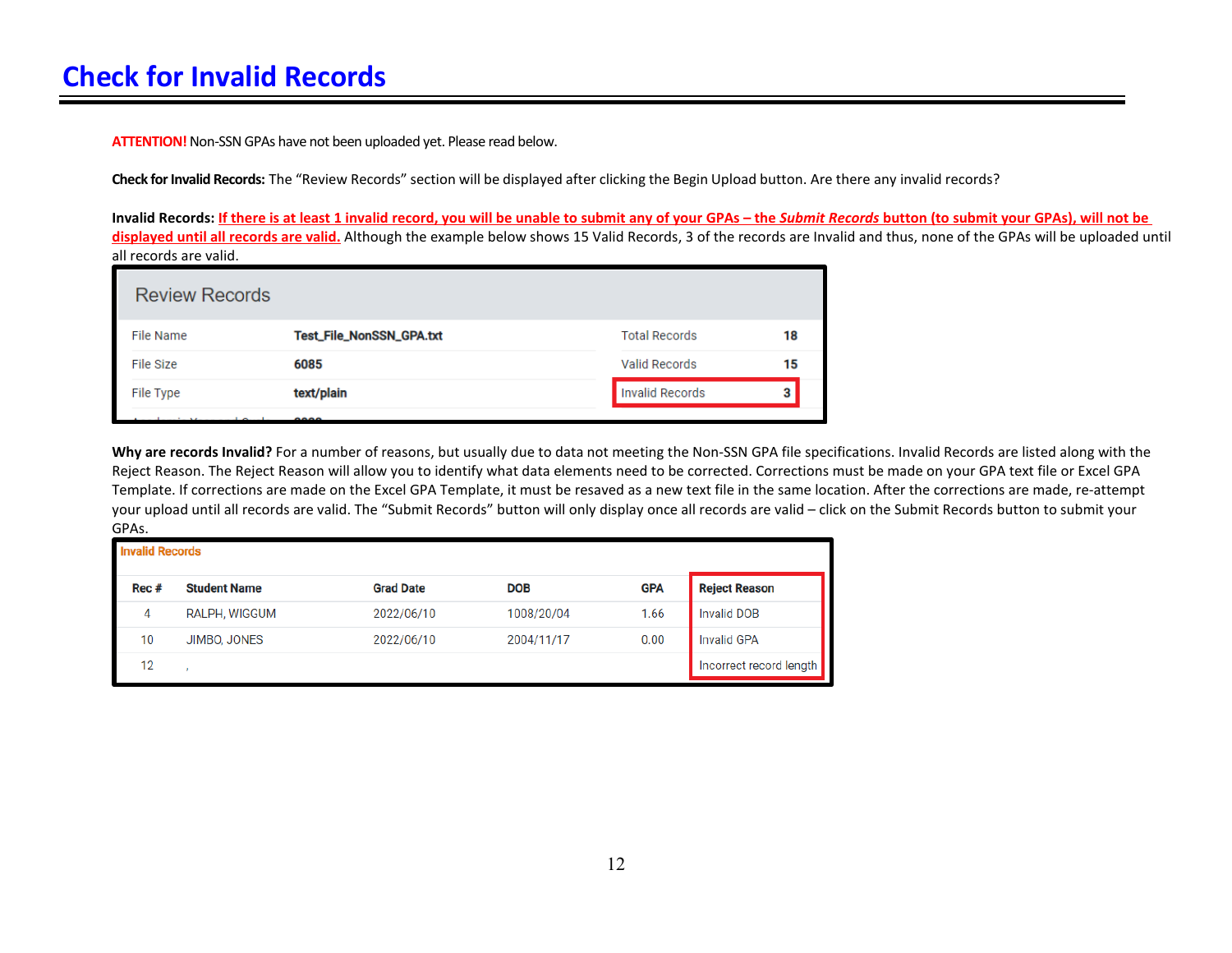When all records are valid, the *Submit Records* button will be displayed, and you are now ready to submit your Non-SSN GPA records. Click on this button to submit your Non-SSN GPAs.

 *Note:* If there are Invalid records, the Submit Records button will not appear; the identified records will need to be corrected before the upload can continue; please refer to the Invalid Records section of this guide for additional information.

| <b>Review Records</b>   |                          |                       |    |
|-------------------------|--------------------------|-----------------------|----|
| File Name               | Test_File_NonSSN_GPA.txt | <b>Total Records</b>  | 18 |
| Academic Year and Cycle | 2021                     | <b>Valid Records</b>  | 18 |
|                         |                          | Invalid Records       | 0  |
|                         |                          | <b>Submit Records</b> |    |